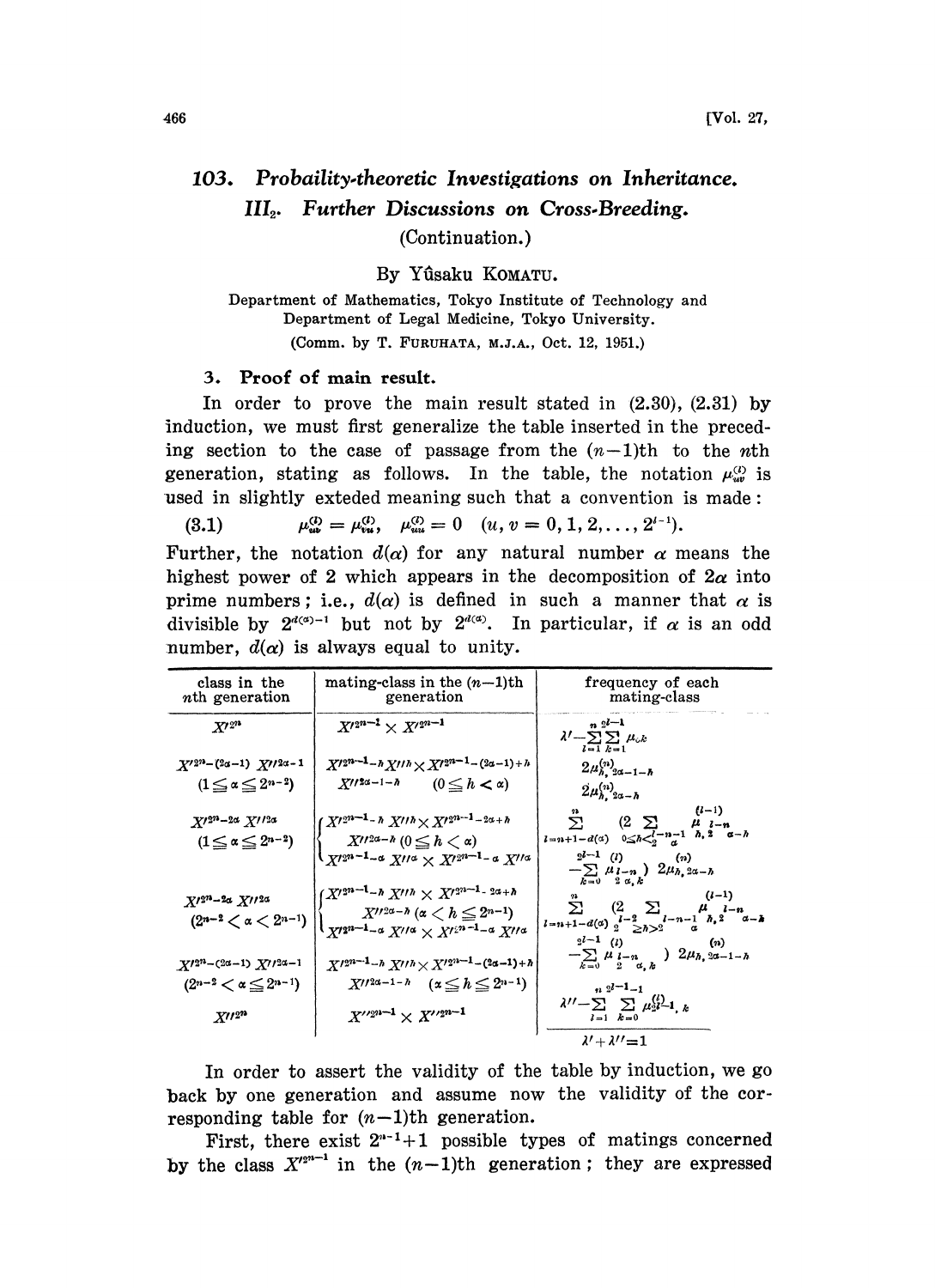by  $X'^{2^{n-1}} \times X'^{2^{n-1}}$  and  $X'^{2^{n-1}} \times X'^{2^{n-1}-k}$   $(1 \le k \le 2^{n-1})$ . Among them, the frequencies of the latter  $2^{n-1}$  types are, by definition, equal to  $2\mu_{\alpha}^{(n)}$   $(1 \leq k \leq 2^{n-1})$ , respectively. Since the class  $X'^{2^n}$  in the nth generation results from the former type alone, its freqnency is obtained by subtracting the half sum of the last  $2^{n-1}$  quantities from the frequency of the class  $X^{n-1}$  in the  $(n-1)$ th generation and hence given by

$$
(3.2) \qquad \lambda' - \sum_{l=1}^{n-1} \sum_{k=1}^{2^{l-1}} \mu_{0k}^{(l)} - \frac{1}{2} \sum_{k=1}^{2^{l-1}} 2\mu_{0k}^{(n)} = \lambda' - \sum_{l=1}^{n} \sum_{k=1}^{2^{l-1}} \mu_{0k}^{(l)}.
$$

Next, there exist  $\alpha$  possible types of matings in the  $(n-1)$ th generation which can produce the class  $X^{r^{2^{n}}-(2\alpha-1)}$   $X^{r^{2\alpha-1}}$   $(1 \leq \alpha$  $\leq 2^{n-2}$ ) in the nth generation; they are expressed by  $X^{12^{n-1}-\lambda}$   $\overline{X^{1/\lambda}}$  $\int_0^{\frac{2n-1}{n}} X$ <br>by defin  $X^{p^{2n-1}-(2\alpha-1)+h} X^{p^{2n-1-h}}$  ( $0 \leq h < \alpha$ ), whose frequencies are, by definition, equal to

$$
(3.3) \t2\mu^{\langle n\rangle}_{\lambda, 2\alpha-1-\hbar} \t(0\leq \hbar <\alpha),
$$

respectively.

Now, there exist  $\alpha+1$  possible types of matings in the  $(n-1)$ th generation which can produce the class  $X^{1^{2^{n}-2\alpha}} X^{1^{2\alpha}}$   $(1 \leq \alpha < 2^{n-2})$ in the *n*th generation; they are expressed by  $X$  $\lim_{n \to \infty}$  in the (<br>  $\lim_{n \to \infty} X^{n \times 2}$  ( $1 \leq \alpha$ <br>  $X^{n \times 3}$  ). Among the<br>  $X^{n \times 3}$  ition, equal in the *n*th generation; they are expressed by  $X^{12^{n-1}-h} X^{1/h} \times X^{12^{n-1}-2a+h}$ <br> $X^{12^{n-1}} (0 \le h < \alpha)$  and  $X^{12^{n-1}-\alpha} X^{1/\alpha} \times X^{12^{n-1}-\alpha} X^{1/\alpha}$ . Among them, the frequencies of the former  $\alpha$  types are, by definition, equal to<br>
(3.4)  $2\mu_{h,3a-\hbar}^{(n)}$  ( $0 \le \hbar < \alpha$ ),

$$
(3.4) \t2\mu_{h,2a-h}^{(n)} \t (0 \leq h < \alpha),
$$

respectively. To determine the frequency of the latter type, we consider all the types of matings concerned by  $X^{n-1-a} X^{n}$  except only the latter type itself; they are expressed by  $X'^{2^{n-1}-\alpha}X''^{\alpha}$  $\times X^{n^{2n-1-k}} X''^{k} (k \neq \alpha)$ . Contribution of the class  $X^{n^{2n-1}-\alpha} X''^{\alpha}$  to these  $2\alpha$  types is altogether  $\sum_{k=0}^{2^{n}-1} \mu_{\alpha k}^{(n)}$  the convention (3.1) being here taken into account. Hence, in view of the identities  $d(\alpha/2)$  $= d(\alpha)-1$  (2| $\alpha$ ) and  $d(\alpha) = 1$  (2 $\gamma$  $\alpha$ ), we see that the frequency of  $X'^{2^{n-1}-\alpha} X'^{\prime\alpha} \times X'^{2^{n-1}-\alpha} X'^{\prime\alpha}$  is given by

$$
(3.5) \quad\n\begin{aligned}\n&\sum_{0 \leq h < d/2} \mu_{h,a-h}^{(n-1)} + \sum_{l=n-d(a)+1}^{n-1} \left( 2 \sum_{0 \leq h < 2l} \mu_{h,a}^{(l-1)} \mu_{h,a}^{(l-1)} \right) \\
&\quad - \sum_{k=0}^{2^{n-1}} \mu_{a,k}^{(l)} = \sum_{l=n+1-d(a)}^{n} \left( 2 \sum_{0 \leq h < 2l} \mu_{h,a}^{(l-1)} \mu_{h,a}^{(l-1)} \right) \\
&\quad - \sum_{k=0}^{2^{l-1}} \mu_{a,k}^{(l)} = \sum_{l=n+1-d(a)}^{n} \left( 2 \sum_{0 \leq h < 2l} \mu_{h,a}^{(l-1)} \mu_{h,a}^{(l-1)} \right) \\
&\quad + \sum_{k=0}^{2^{l-1}} \mu_{k}^{(l)} \left( 2 \sum_{0 \leq h < 2l} \mu_{h,a}^{(l-1)} \mu_{h,a}^{(l-1)} \right) \\
&\quad + \sum_{k=0}^{2^{l-1}} \mu_{k}^{(l)} \left( 2 \sum_{0 \leq h < 2l} \mu_{h,a}^{(l-1)} \mu_{h,a}^{(l-1)} \right) \\
&\quad + \sum_{k=0}^{2^{l-1}} \mu_{k}^{(l)} \left( 2 \sum_{0 \leq h < 2l} \mu_{h,a}^{(l-1)} \mu_{h,a}^{(l-1)} \right) \\
&\quad + \sum_{k=0}^{2^{l-1}} \mu_{k}^{(l)} \left( 2 \sum_{0 \leq h < 2l} \mu_{h,a}^{(l-1)} \mu_{h,a}^{(l-1)} \right) \\
&\quad + \sum_{k=0}^{2^{l-1}} \mu_{k}^{(l)} \left( 2 \sum_{0 \leq h < 2l} \mu_{h,a}^{(l-1)} \mu_{h,a}^{(l-1)} \right) \\
&\quad + \sum_{k=0}^{2^{l-1}} \mu_{k}^{(l)} \left( 2 \sum_{0 \leq h < 2l} \mu_{h,a}^{(l)} \right) \\
&\quad + \sum_{k=0}^{2^{l-1}} \mu_{k}^{(l)} \left( 2 \sum_{0 \
$$

the empty sum being supposed, as usual, to denote zero.

The above arguments remain to apply also to the case  $\alpha = 2^{n-2}$ . Hence, among  $2^{n-1}+1$  possible types of matings, denoted by  $X'^{2^{n-1}-\lambda}X''^{\lambda}$  $x X^{n} X^{l!2^{n-1}-n}$   $(0 \leq h < 2^{n-2})$  and  $X^{l2^{n-2}} X^{l!2^{n-2}} \times X^{l2^{n-2}} X^{l!2^{n-2}}$  in the  $(n-1)$  $-1$ )th generation, which can produce the class  $X'^{n-1} X''^{n-1}$  in the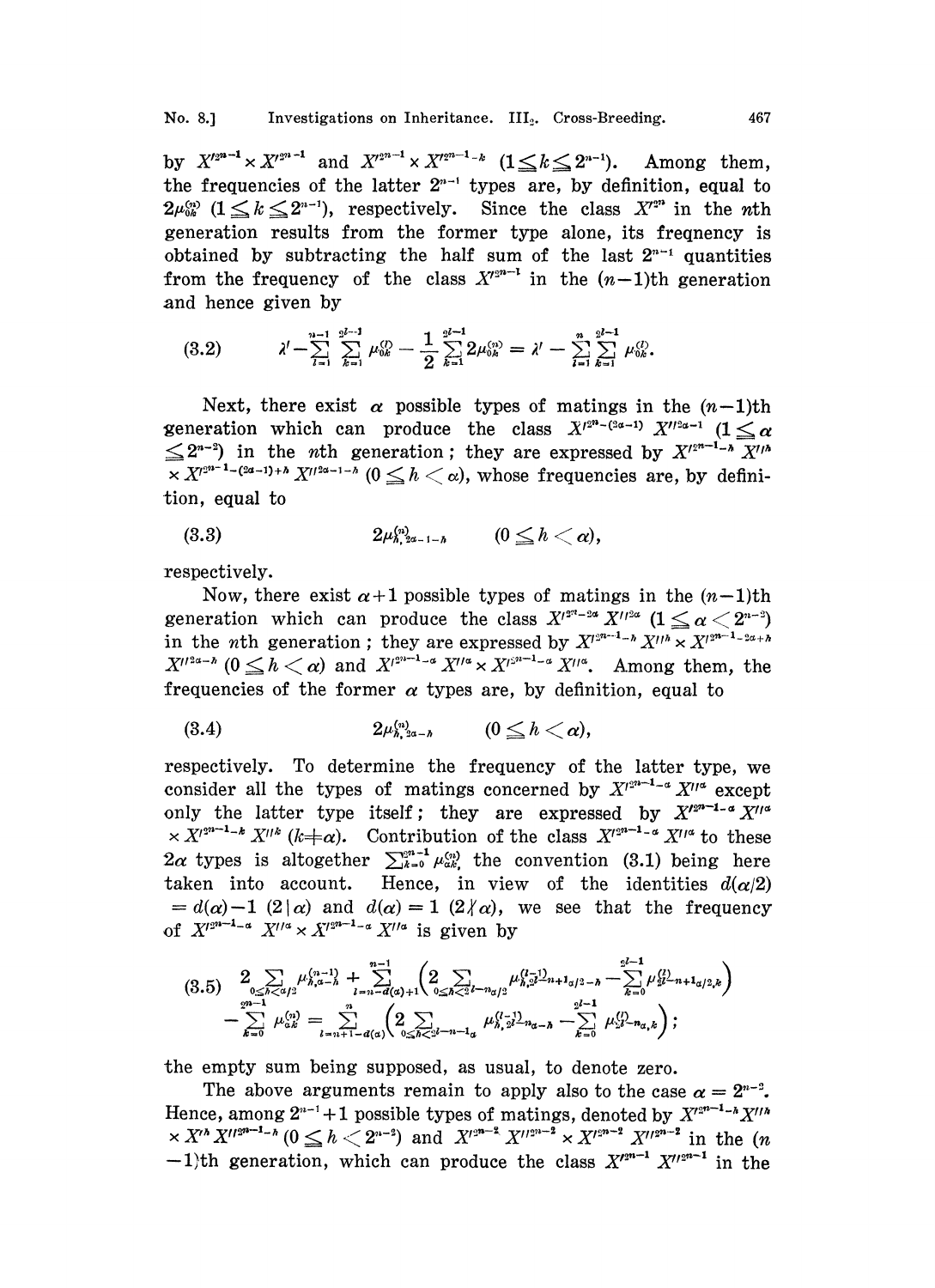nth generation, the frequencies of the former  $2^{n-2}$  types and the latter type are equal to latter type are equal to

$$
(3.6) \t 2\mu_{h,2^{n-1}-h}^{(n)} \t (0 \leq h < 2^{n-2})
$$

and

$$
(3.7) \qquad \qquad \sum_{l=2}^n \left(2 \sum_{0 \le h \le 2l-3} \mu_{h,\lambda}^{(l)} z_{l-1} - \sum_{k=0}^{2l-1} \mu_{2l-2,k}^{(l)}\right),
$$

respectively.

Thus, we conclude that the upper half part of the preceding table is surely valid. The remaining lower half part of the table can be deduced in quite a similar manner. But, we may rather make use of the symmetry character of the table with respect to the interchange of  $X'$  and  $X''$ , whence the desired result will immediately follow.

Now, the frequency of  $A_i$  in each of the classes  $X$  $e^{2n-1-u} X''^{u} (0 \leq u$  $\leq 2^{n-1}$ ) is evidently given by

$$
(3.8) \t2^{-(n-1)}((2^{n-1}-u)p'_i+up''_i).
$$

(3.8)  $2^{-(n-1)}((2^{n-1}-u)p'_i+up''_i)$ .<br>Hence, the frequencies of genotypes  $A_{ii}$ ,  $A_{ij}$  ( $i=j$ ) in the *n*th generation, which are produced by matings of the type  $X^{r_{2}^{n-1} - u} X''^{u}$  $x \times X^{n-1}$  v  $X''(0 \le u, v \le 2^{n-1})$  in the  $(n-1)$ th generation, are in view of (1.5) given by

$$
\begin{array}{lll}\n2^{-(2n-2)} ((2^{n-1}-u) p_i' + u p_i'') ((2^{n-1}-v) p_i' + v p_i''), \\
(3.9) & 2^{-(2n-2)} \{((2^{n-1}-u) p_i' + u p_i'') ((2^{n-1}-v) p_j' + v p_j'') \\
 & + ((2^{n-1}-v) p_i' + v p_i'') ((2^{n-1}-u) p_j' + u p_j'')\}.\n\end{array}
$$

The frequency of the gene  $A_i$  in each of the classes  $X'^{2^{n}-u} X''^{u}$  $(0 \le u \le 2^n)$  is, corresponding to (3.8), evidently given by

$$
(3.10) \t2^{-n} ((2^n-u) p'_i+up''_i),
$$

but the individual description of these values is omitted in the table, since they will not be used for the present, till we arrive at the end of the present paper.

Making use of the above table, we obtain the frequencies of homozygote  $A_{ii}$  and of heterozygote  $A_{ij}$  ( $i\neq j$ ) in the nth generation. Thus, we get

$$
\bar{A}_{ii}(n) = \left(\lambda' - \sum_{i=1}^{n} \sum_{k=1}^{2^{i-1}} \mu_{0k}^{(l)}\right) p_{i}^{'2} \n+ \frac{1}{2^{2n-2}} \sum_{\alpha=1}^{2^{n-2}} \sum_{h=0}^{\alpha-1} 2\mu_{h,2\alpha-1-h}^{(n)} \left(\left(2\right)^{n-1} h\right) p_{i}^{'} + hp_{i}^{'\prime}\right) \left(\left(2\right)^{n-1} - 2\alpha + 1 + h\right) p_{i}^{'} \n+ \left(2\alpha - 1 - h\right) p_{i}^{'\prime}\right) + \frac{1}{2^{2n-2}} \sum_{\alpha=1}^{2^{n-2}} \left\{\sum_{h=0}^{\alpha-1} 2\mu_{h,2\alpha-h}^{(n)} \left(\left(2\right)^{n-1} h\right) p_{i}^{'} + hp_{i}^{'\prime}\right)
$$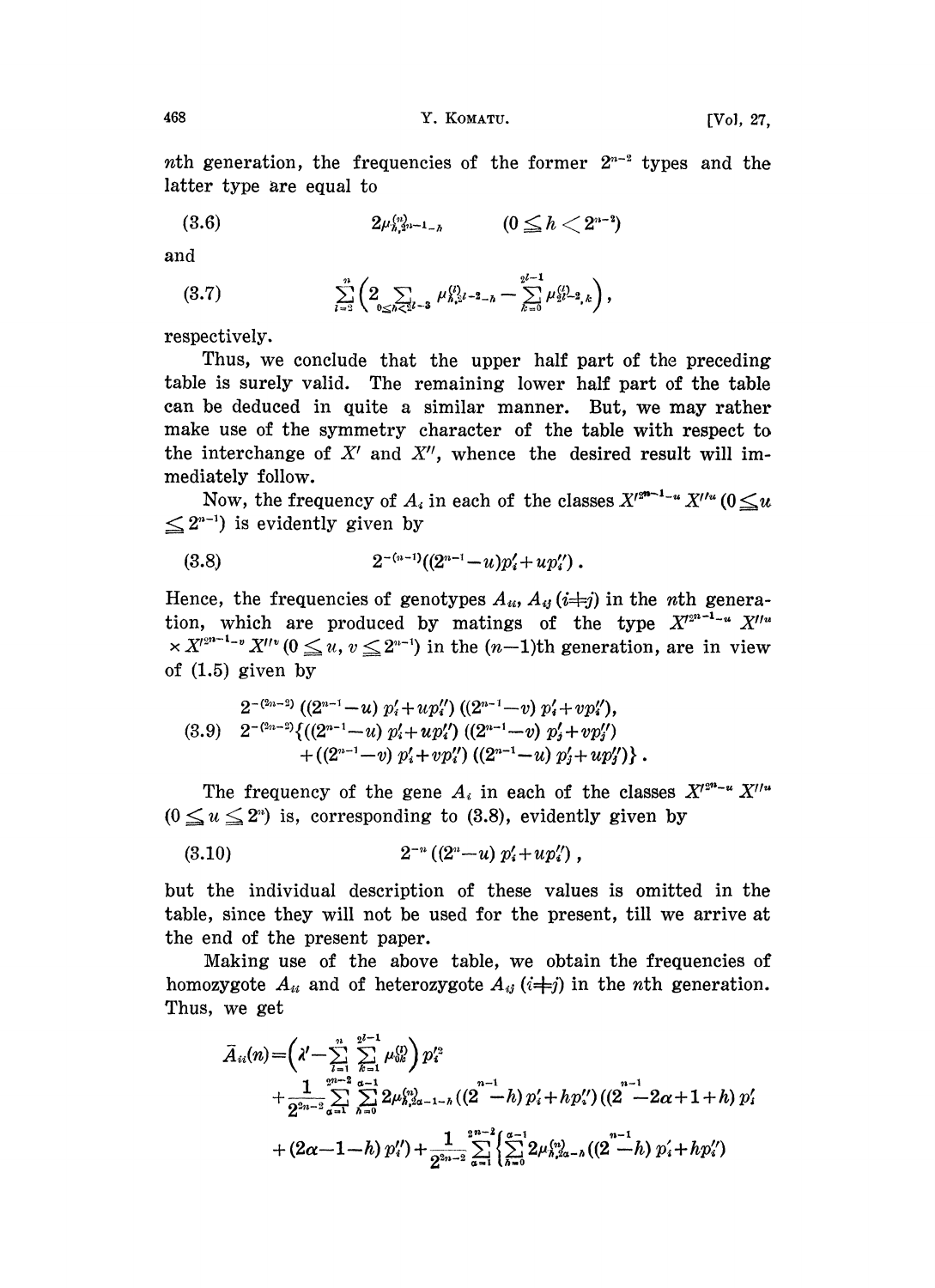No. 8.] Investigations on Inheritance. III<sub>2</sub>. Cross-Breeding.

$$
\times ((2^{n-1} - 2\alpha + h) p'_{i} + (2\alpha - h) p'_{i}) + \sum_{i=n+1}^{n} (2 \sum_{a \leq n \leq k-n-1} \mu_{h,n}^{(1)} \mu_{n}^{(2)} - \mu_{n}^{(1)} \mu_{n}^{(3)} \mu_{n-2})
$$
  
\n
$$
- \sum_{k=0}^{n^{t-1}} \mu_{2}^{(j)} \mu_{2}^{(k)} \left( (2^{n} - \alpha) p'_{i} + \alpha p''_{i} \right)^{2}
$$
  
\n+ 
$$
\frac{1}{2^{2n-2}} \sum_{a=2^{n-2}+1}^{2^{n-1}-1} \left\{ \sum_{a=1}^{2^{n-1}} 2\mu_{h,n-1}^{(j)} \left( (2^{n-1} - h) p'_{i} + h p''_{i} \right) \left( (2^{n-1} - 2\alpha + h) p'_{i} + (2\alpha - h) p''_{i} \right) \right\}
$$
  
\n+ 
$$
\frac{1}{2^{2n-2}} \sum_{a=2^{n-2}+1}^{2^{n-1}} \sum_{i=1}^{2^{n-1}} \sum_{k=0}^{2^{n-1}} \mu_{h,n-1}^{(j)} \mu_{2}^{(j)} \mu_{2}^{(j)} \mu_{2}^{(j)} \mu_{2}^{(j)} \mu_{2}^{(j)} \mu_{2}^{(j)} \mu_{2}^{(j)} \mu_{2}^{(j)} \mu_{2}^{(j)} \mu_{2}^{(j)} \mu_{2}^{(j)} \mu_{2}^{(j)} \mu_{2}^{(j)} \mu_{2}^{(j)} \mu_{2}^{(j)} \mu_{2}^{(j)} \mu_{2}^{(j)} \mu_{2}^{(j)} \mu_{2}^{(j)} \mu_{2}^{(j)} \mu_{2}^{(j)} \mu_{2}^{(j)} \mu_{2}^{(j)} \mu_{2}^{(j)} \mu_{2}^{(j)} \mu_{2}^{(j)} \mu_{2}^{(j)} \mu_{2}^{(j)} \mu_{2}^{(j)} \mu_{2}^{(j)} \mu_{2}^{(j)} \mu_{2}^{(j)} \mu_{2}^{(j)} \mu_{2}^{(j)} \mu_{2}^{(j)} \mu_{2}^{(j)} \mu_{2}^{(j)} \mu_{2}^{(j
$$

and similarly, for  $i + j$ ,

$$
\bar{A}_{ij}(n) = 2 \left( \lambda' - \sum_{i=1}^{n} \sum_{k=1}^{2^{i-1}} \mu_{0k}^{(l)} \right) p_{i}'p_{j}'
$$
\n
$$
+ \frac{2}{2^{2n-3}} \sum_{\alpha=1}^{2^{n-1}} \sum_{0 \leq h < \alpha/3}^{\infty} \mu_{h,\alpha-h}^{(n)} \left\{ \left( \left( 2^{n-1}h \right) p_{i}' + h p_{i}' \right) \left( \left( 2^{n-1} \alpha + h \right) p_{j}' \right. \right. \left. + \left( \alpha - h \right) p_{j}' \right\} + \left( \left( 2^{n-1} \alpha + h \right) p_{i}' + \left( \alpha - h \right) p_{i}' \right) \left( \left( 2^{n-1} h \right) p_{j} + h p_{j}'' \right) \right\}
$$

$$
(3.12) \qquad + \frac{1}{2^{2n-4}} \sum_{\alpha=1}^{2^{n-2}} \sum_{l=n+1-d(\alpha)}^{n} \left( \sum_{0 \leq h < 2^{l-n} - l} \mu_{h,\beta}^{(l-1)} \mu_{\alpha-h}^{(l)} \right. \\ \qquad \left. - \frac{1}{2} \sum_{k=0}^{2^{l-1}} \mu_{\beta-h}^{(l)} \mu_{\alpha,k}^{(l)} \right) \left( \left( 2 - \alpha \right) p_i' + \alpha p_i'' \right) \left( \left( 2 - \alpha \right) p_j' + \alpha p_j'' \right)
$$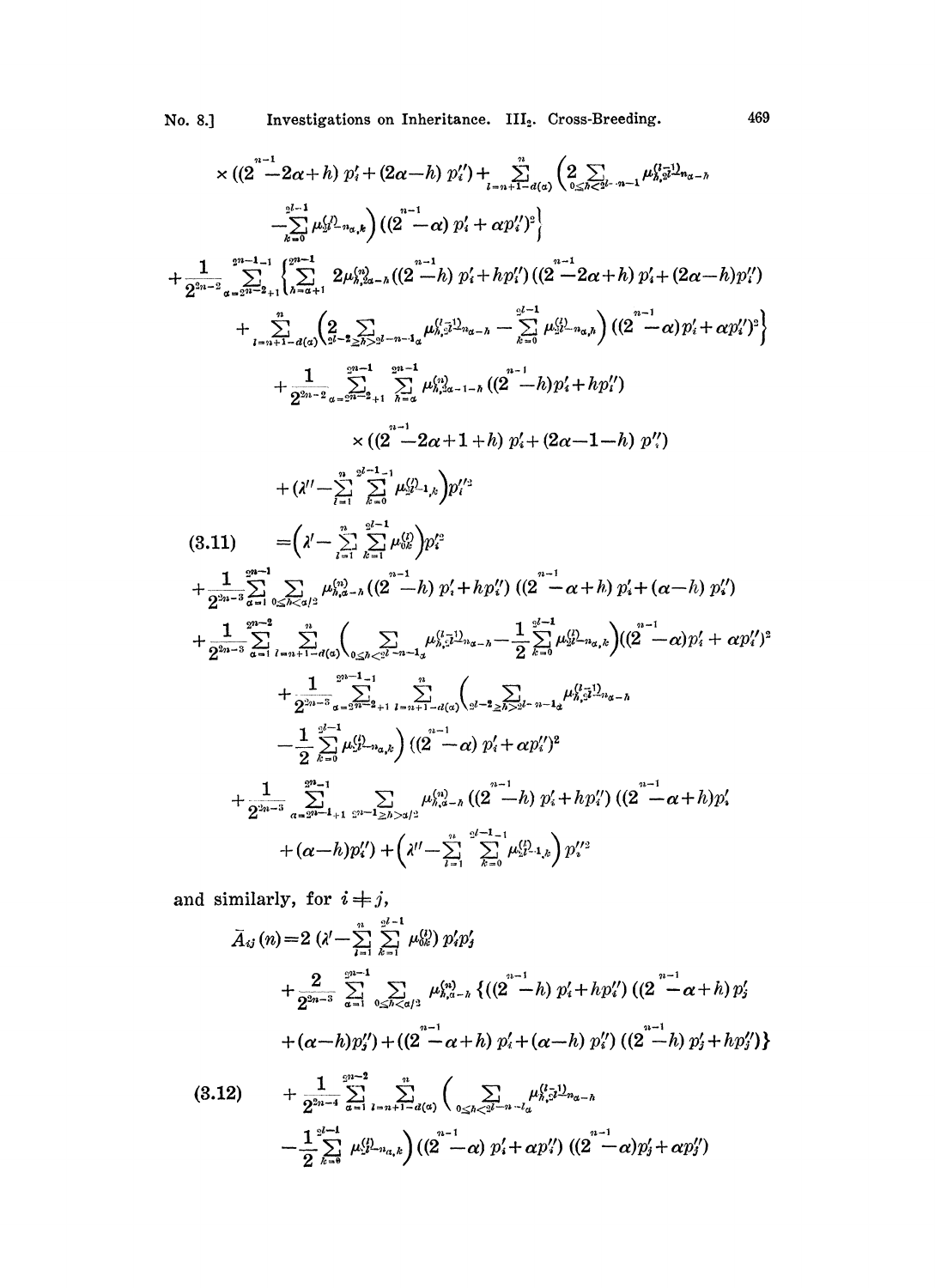470 Y. KOMATU. [Vol. 27,

$$
+\frac{1}{2^{2n-4}}\sum_{\alpha=2^{n-2}+1}^{2^{n-1}-1}\sum_{i=n+1-d(\alpha)}^{n}\left(\sum_{2^{l-2}\geq h\geq 2^{l-n-1}a}\mu_{h,2}^{(l-1)}\mu_{g,2}^{n-1}-\frac{1}{2}\sum_{k=0}^{2^{l-1}}\mu_{2^{l-1}a,k}^{(l)}\right) \times\left((2^{n-1}-\alpha)p'_{1}+\alpha p''_{1}\right)\left((2^{n-1}-\alpha)p'_{j}+\alpha p''_{j}\right) +\frac{1}{2^{2n-3}}\sum_{\alpha=1}^{2^{n-1}-1}\sum_{2^{n-1}\geq h\geq a/2}\mu_{h,\alpha-h}^{(n)}\left\{\left((2^{n-1}-h)p'_{1}+hp''_{1}\right)\left((2^{n-1}-\alpha+h)p'_{j}\right) +(\alpha-h)p''_{j}\right\} + (\alpha-h)p''_{j}\right) +\left((2^{n-1}-\alpha+h)p'_{1}+\alpha-h)p''_{1}\right)\left((2^{n-1}-h)p'_{j}+hp''_{j}\right) +2\left(\lambda''-\sum_{l=1}^{n}\sum_{k=0}^{2^{l-1}-1}\mu_{2^{l-1},k}^{(l)}\right)p''_{i}p''_{j}.
$$

Applying these fromulae to case  $n-1$  instead of n and subtracting the so obtained expressions from the above ones, we get, by remembering the fact that  $d(\alpha)$  is equal to 1 for any odd integer  $\alpha$ , after some calculations,

$$
(3.13) \quad \bar{A}_{ii}(n) - \bar{A}_{ii}(n-1) = \left\{ \frac{1}{2^{2n-3}} \sum_{k=1}^{2^{n-2}} k^3 \sum_{h=0}^{2^{n-2}-k} \mu_{h,h+k}^{(n-1)} - \frac{1}{2^{2n-2}} \sum_{k=1}^{2^{n-1}} k^3 \sum_{h=0}^{2^{n-1}-k} \mu_{h,h+k}^{(n)} \right\} (p'_i - p''_i)
$$

and, for  $i \neq j$ ,

$$
(3.14) \frac{\bar{A}_{ij}(n) - \bar{A}_{ij}(n-1)}{2^{2n-3} \sum_{k=1}^{2^{n-2}} k^2 \sum_{h=0}^{2^{n-2}-k} \mu_{h,h+k}^{(n-1)} - \frac{1}{2^{2n-2}} \sum_{k=1}^{2^{n-1}} k^2 \sum_{h=0}^{2^{n-1}-k} \mu_{h,h+k}^{(n)} } \times (p'_i - p''_i) (p'_j - p''_j).
$$

We have assumed that the desired result is valid for  $n-1$ instead of  $n$ ; i.e., made the assumption of induction stating that

$$
\bar{A}_{ii}(n-1) - \bar{A}_{ii}(0) = -\Gamma^{(n-1)}(p'_i - p''_i)^2, \n(i, j = 1, ..., m; i < j). \n\bar{A}_{ij}(n-1) - \bar{A}_{ij}(0) = -2\Gamma^{(n-1)}(p'_i - p''_i)(p'_j - p''_j)
$$

Comparing the above obtained expressions for  $\bar{A}_{ii}(n)-\bar{A}_{ii}(n-1)$ and  $\bar{A}_{ij}(n)-\bar{A}_{ij}(n-1)$  with the last relations and remembering that the relation

$$
(3.16) \quad I^{(n-1)} = \frac{1}{2^{2n-3}} \sum_{k=1}^{2^{2n-2}} k^2 \sum_{h=0}^{2^{2n-1}-k} \mu_{h,h+k}^{(n-1)} + \frac{1}{2^{2n-2}} \sum_{k=1}^{2^{2n-1}} k^2 \sum_{h=0}^{2^{2n-1}-k} \mu_{h,h+k}^{(n)} = \Gamma^{(n)}
$$

is valid, we conclude that the desired result (2.30), (2.31) is really true. Thus, we complete the proof of our main result.

We notice finally, by the way, that the sum of the frequencies of all the possible mating-classes, listed in the last table, is equal